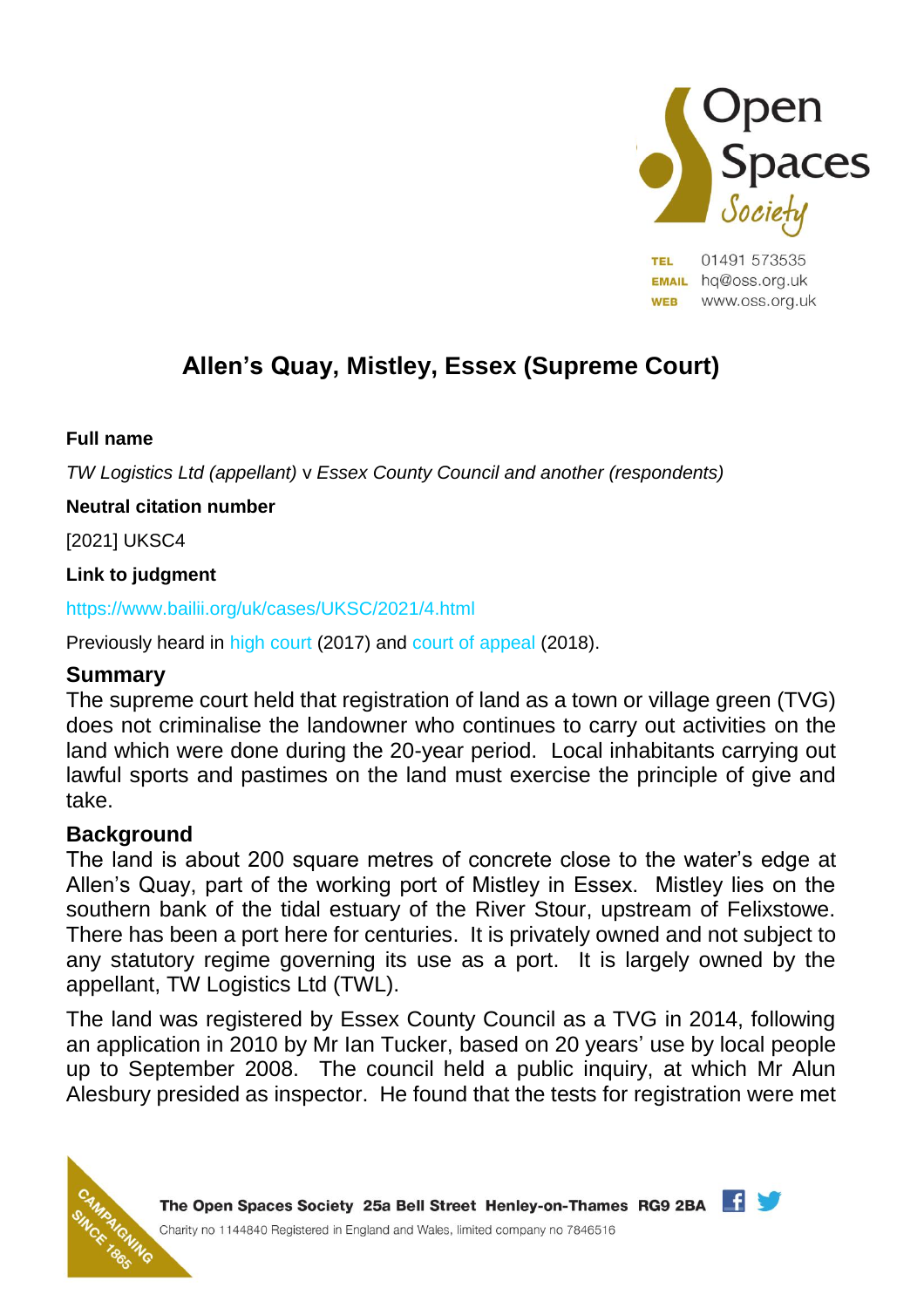and recommended that the land be registered as a TVG. The council registered it in July 2014.

TWL challenged, on a number of grounds, the registration in the high court, the court of appeal and finally the supreme court.

The three grounds for the appeal to the supreme court were:

- 1 land should not be registered as TVG if the effect of registration would be to criminalise the landowner's continuing use of that land for the same commercial purposes as took place throughout the 20-year qualifying period.
- 2 The court of appeal misinterpreted section 12 of the Inclosure Act 1857 and section 29 of the Commons Act 1876: on their correct construction TWL's activities post-registration would be criminalised.
- 3 The quality of the user by the local inhabitants in this case was not such as to qualify the land for registration as a TVG.

# **Discussion**

By a unanimous decision the supreme court dismissed the appeal. Lord Sales and Lord Burrows gave the leading judgment, with which Lady Black, Lady Arden and Lord Stephens agreed.

The judges considered ground 2 first since, if the appeal on ground 2 were to fail, it would not be necessary to consider ground 1. However, it was noted that this was a high-risk strategy for TWL since, if it were to succeed on ground 2 and then to fail on ground 1, it would have argued for, and exposed, its own criminality to no avail.

The Lords reviewed previous judgments on TVGs as well as the two previous judgments in this case.

These authorities mapped out the position that registration of land as a TVG 'has the effect that the public acquire the general right to use it as such' but 'the exercise of that right is subject to the "give and take" principle so that it is potentially misleading to think that there is a "one size fits all" principle. This means that the public must use their recreational rights in a reasonable manner, having regard to the interests of the landowner (which may, or may not, be commercial) as recognised in the practical arrangements which developed to allow for coexisting use of the land in question during the qualifying period' [para 65].

They continued: 'The application of this standard means that after registration the landowner has all the rights that derive from its legal title to the land, as limited

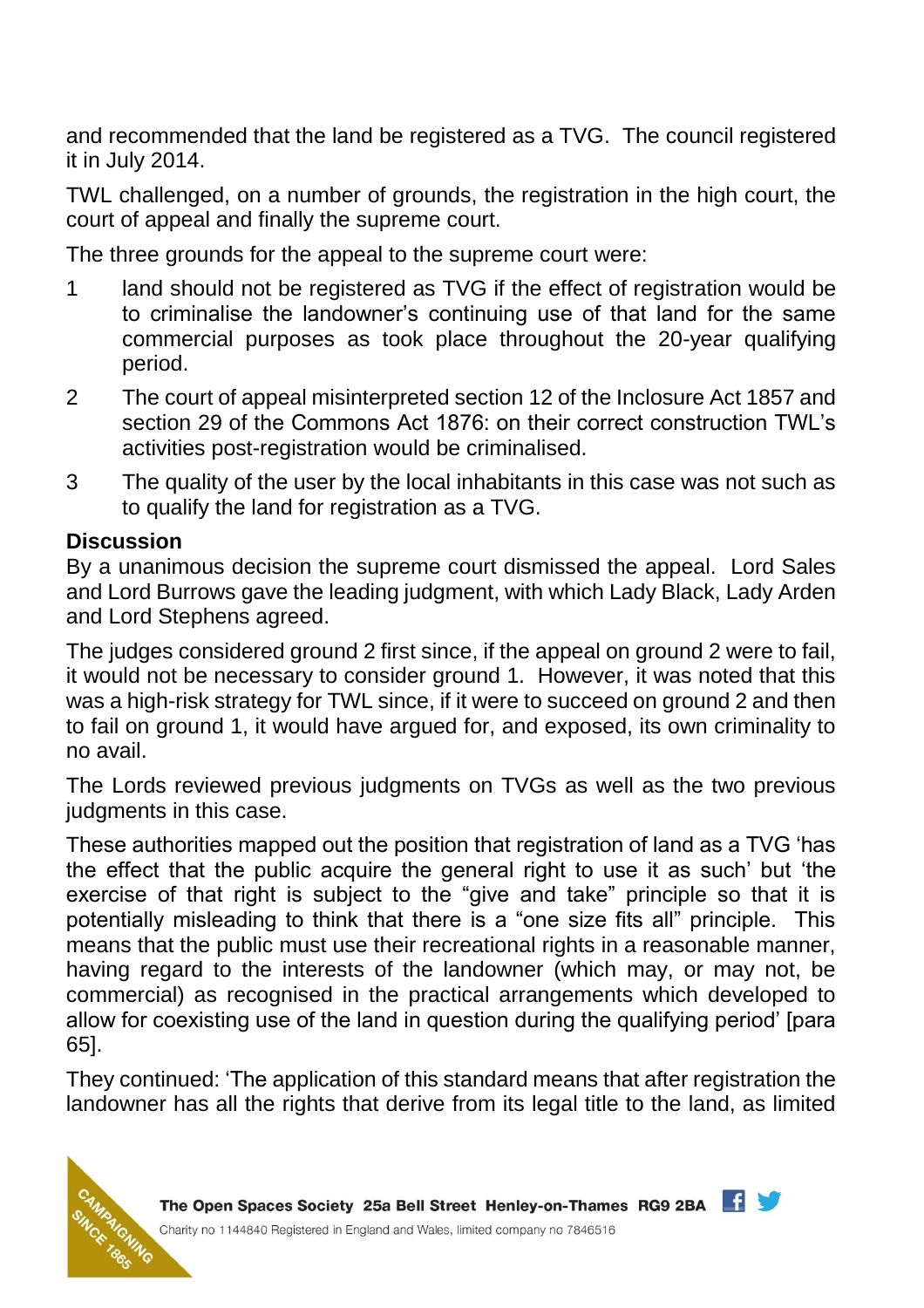by the statutory rights of the public.' They go on to conclude that 'the landowner also has the right to undertake new and different activities provided they do not interfere with the rights of the public to use the land for lawful sports and pastimes.' [para 66]. However, the judges 'hoped and expected that the local inhabitants and the landowner will adjust their activities on the land in the same spirit of give and take and compromise as has been the pattern for decades' [para 67].

The judges then considered the effect of the Victorian statutes on the use of the land for purposes other than lawful sports and pastimes. These statutes are section 12 of the Inclosure Act 1857 and section 29 of the Commons Act 1876.

They referred to Lord Hoffmann's *obiter dicta* in the *Trap Grounds* case, para 57, in which he said that there was virtually no authority on the effect of the Victorian legislation, and that neither Act was intended to prevent the owner from using the land consistently with the rights of the inhabitants. Lord Hoffmann's view was that the Victorian statutes did not have the effect of criminalising activity of the landowner which was carried out on the land after its registration as a TVG at the same level as it had been carried on during the qualifying period [para 70]. However, Lord Hoffmann did not spell out in detail why those statutes have that effect.

The judges considered that the correct approach was to interpret the Victorian statutes in the light of modern conditions rather than the conditions that prevailed in Victorian times. 'Modern conditions include the introduction in 1965 … of a process by which registration of land as a TVG creates rights for members of the public to use it as such and the availability of a statutory right to seek registration of forms of land which, as Lewison LJ in the court of appeal said (para 66), could not plausibly have been contemplated as being a TVG when the Victorian statutes were enacted' [para 73].

At common law, the criminal offence which operated to protect the interests of the public in being able to enjoy the TVG was that of a public nuisance. The judges referred to the leading recent case on the crime of public nuisance, *R* [v](https://publications.parliament.uk/pa/ld200506/ldjudgmt/jd051027/gold-1.htm)  *[Rimmington](https://publications.parliament.uk/pa/ld200506/ldjudgmt/jd051027/gold-1.htm)* [2005] UKHL 63; [2006] 1 AC 459. Here it was held that a person is guilty of a public nuisance if he does an act not warranted by law. Therefore, Lewison LJ in the court of appeal was correct to hold that the activities of TWL would not be criminalised by the Victorian statutes if those activities are 'warranted by law' [para 80].

This 'leads to a sensible and readily comprehensible result in the present case, which is consistent with the overall legislative scheme in relation to TVGs'. TWL 'has the legal right in the period after registration of the land as TVG to carry on